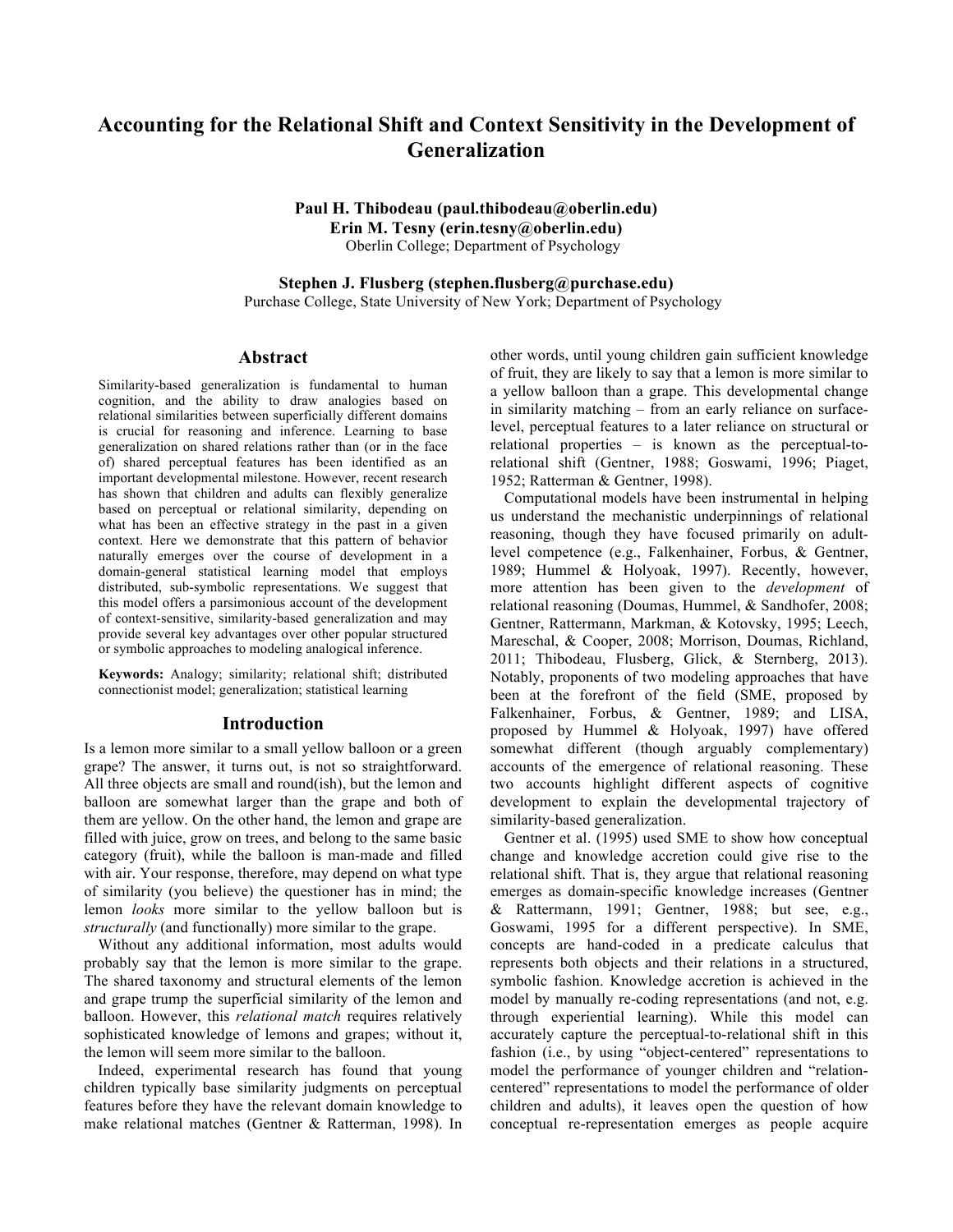domain knowledge through everyday experience (for an extended discussion of related issues see Thibodeau et al., 2013).

Morrison et al. (2011) used LISA to show how the development of inhibitory control mechanisms could support a shift in attention from perceptual to relational structure during generalization. On this account, the development of flexible cognitive control resources is crucial for being able to inhibit the allure of a superficial perceptual match. Importantly, and in contrast to SME, the basic principles of LISA have been extended in an attempt to explain how explicitly structured conceptual representations might be learned from experience (Doumas et al., 2008; although see Thibodeau et al., 2013 and Leech et al., 2008 for concerns with this approach).

There are clear advantages to both of these modeling approaches, especially since SME and LISA have been used to simulate such a wide range of findings relating to knowledge representation and reasoning (Gentner & Forbus, 2011; Hummel & Holyoak, 2005). Using these models to explain the developmental trajectory of relational reasoning, therefore, represents a parsimonious extension of each approach that helps explain several key pieces of data.

However, recent research has called into question the idea that similarity-based generalization follows a universal, across-the-board, perceptual-to-relational shift (Bulloch & Opfer, 2009; Opfer & Bulloch, 2007). According to the *predictive validity* view, children do not *necessarily* proceed from generalization by perceptual features to generalization by relational structure. Instead, they generalize flexibly over different types of similarity depending on the context of their judgment (Bulloch & Opfer, 2009; Opfer & Bulloch, 2007). In certain domains, children (and adults) will have *learned* that inferences based on relational similarity are more reliably predictive of success, while in other domains inferences based on perceptual similarity may actually be more successful.

Data supporting the predictive validity view come from studies in which children and adults are asked to make inferences about a novel object in different contexts (Bulloch & Opfer, 2009; Opfer & Bulloch, 2007). Consider the triad of insects in Figure 1. In each of the three insect triplets, there are two adults and one juvenile. The triads were designed such that the insects on the top row (the "samples": AA, *a*; BB, *b*) represent potential matches for the insects on the bottom (the "target": TT, *t*). In every case, the target juvenile looked similar to the juvenile from one of the samples (in this case both *b* and *t* are light whereas *a* is dark) and the target adults looked similar to the adults in the other sample (in this case both AA and TT are light whereas BB is dark).

Bulloch and Opfer (2009) designed two different conditions to examine whether they could influence how people would generalize about the target juvenile: one in which the relational information was relevant (the juvenile is the *offspring* of the associated adults) and another in which the relational information was irrelevant (the juvenile is the *prey* of the associated adults). They then had participants make inferences about the target juvenile, asking about category membership (is *t* the same kind as *a*  or *b*?), an unobservable property (does *t* have "gogli" inside its blood similar to *a* or *b*?), and future appearance (will *t* look like *a* or *b* in the future?).

According to the predictive validity perspective, in the condition where the relation was relevant (i.e., when the participant was told that the juveniles were the offspring of the associated adults), participants should choose the sample in which the adults look like the target adults (i.e., AA). That is, they should make an inference based on relational similarity. In the context where the relation was irrelevant (i.e., when the participant was told that the juveniles were the prey of the associated adults), participants should choose the sample in which the juvenile looks like the target juvenile (i.e., *b*). That is, they should make an inference based on the perceptual similarity of the juveniles.



Figure 1. An example trial from Bulloch and Opfer (2009). The target juvenile (*t*) is perceptually more similar to (*b*) but is sometimes presented in a relational context that makes it more similar to (*a*).

As expected, Bulloch and Opfer (2009) found that adults based their inferences about the target juvenile on perceptual properties of the juveniles in the prey context and relational properties (i.e., the similarity of the adults) in the offspring context. Patterns of results from three-, four-, and five-year-old children, looked increasing like those of the adults. The proportion of relational matches in the offspring context increased from 61% among three-year-olds to 72% among four-year-olds and 79% among five-year-olds (adults chose the relational match 81% of the time in the offspring context). In contrast, the proportion of relational matches in the prey context decreased with age, from 56% among three-year-olds to 55% among four-year-olds and 45% among five-year-olds (adults chose the relational match 7% of the time in the prey context). This supports the view that there is not a universal trend from generalizing by perceptual features to generalizing by relational structure. Instead, these findings suggest that children and adults flexibly generalize using features or relations when contextually appropriate, based on their prior knowledge.<sup>1</sup>

Nevertheless, we would argue that the nature of Bulloch & Opfer (2009)'s task does not provide strong evidence against the primacy of perceptual information. As the authors acknowledge, "children came to our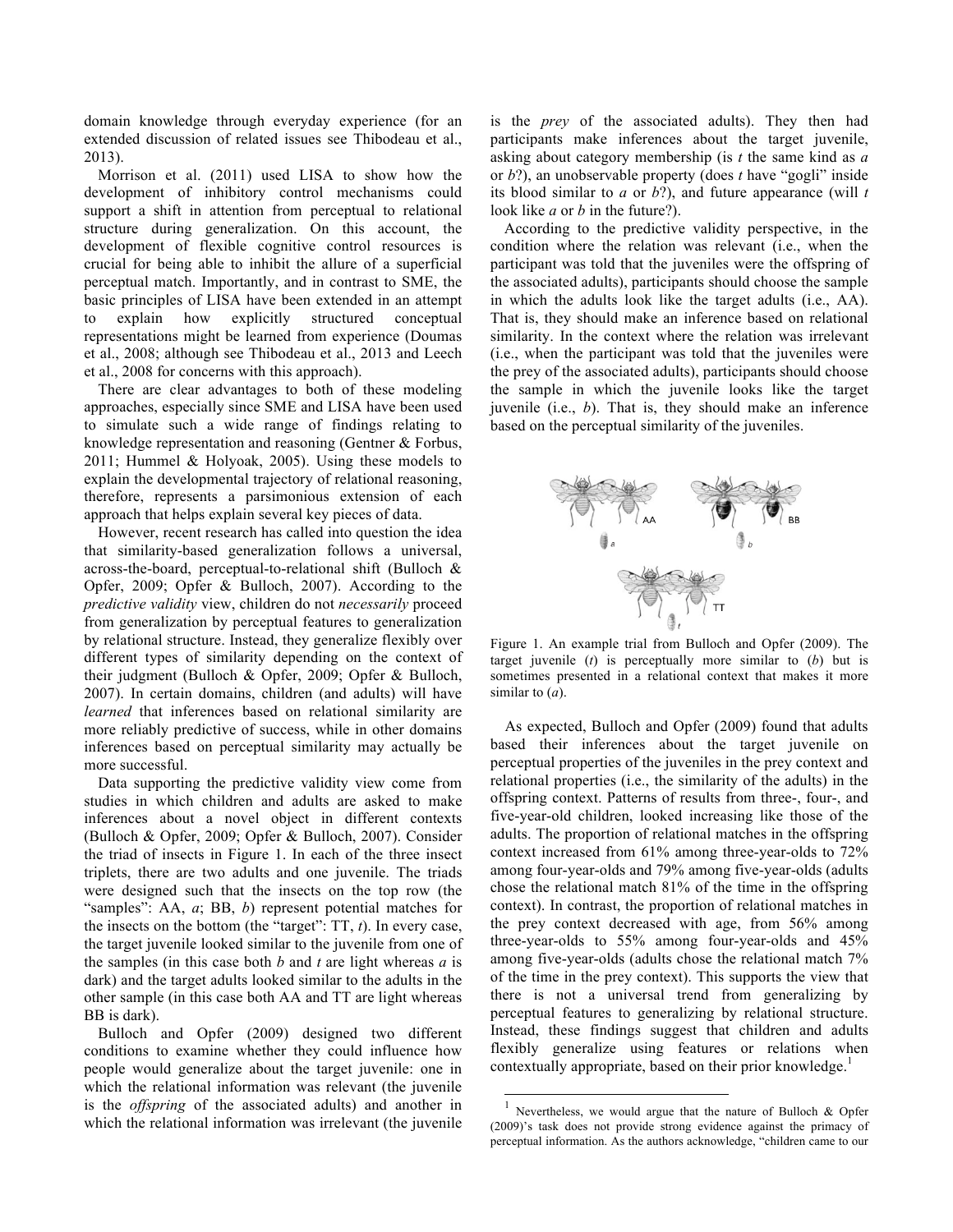# **The Present Study**

The data provided by Bulloch & Opfer complicate the traditional picture of the emergence of relational reasoning over the course of development. While popular models like SME and LISA can likely accommodate these findings, to do so might require ad-hoc changes to existing processing algorithms in order to account for the role of context and predictive validity.

Here, we present a series of artificial neural network simulations to investigate the development of contextsensitive, similarity-based generalization. The model architecture and simulated environment build on previous work that has explored the capacity of certain connectionist networks to capture and explain the development of semantic knowledge (Rogers & McClelland, 2004) and relational reasoning (e.g., Flusberg et al., 2011; Kollias & McClelland, 2013; Leech, et al., 2008; Thibodeau et al., 2013). This research has shown how and why higher-level cognitive abilities like analogical reasoning could spontaneously emerge over the course of development based on domain-general principles of statistical learning and distributed representation. The present simulations advance this work by focusing specifically on the relational shift and the mechanisms that support context-sensitive inferences.

Notably, this approach helps address some of the limitations of classical structured and symbolic models like SME and LISA (while retaining important insights from the empirical literature; e.g. the causal role that language seems to play in driving the development of relational reasoning; see Flusberg et al., 2011; Gentner & Ratterman, 1991; Thibodeau et al., 2013). In particular, our model is naturally context-sensitive (a well-known strength of connectionist networks; Rogers & McClelland, 2004) and embodies the key principles underlying the predictive validity account of similarity-based reasoning.

### **Methods**

 $\overline{a}$ 

The environment and structure of our model was designed to replicate some of the essential features of Bulloch and Opfer's (2009) study. As input, the model takes a

task knowing the value of the parent-offspring relation" (p. 120), which suggests that their participants may, at least in the offspring context, experience a perceptual-to-relational shift before they turn three.

In addition, the design of the displays does not present a clear contrast between purely perceptual and purely relational options. Notice that in Figure 1 the target juvenile (*t*) is a better perceptual match to the juvenile on the right (*b*) but the target adults (TT) are a better perceptual match to the adults on the left (AA). Since the inference questions focused on the target juvenile, it was argued that attending to the perceptual similarity of the adults represented a relational inference. However, it is unclear if children who chose the relational option did so because of the relational condition or because of the salient perceptual similarity between the sample and target adults. This latter possibility seems especially likely since there was an overall preference for the "relational" option (even five-year-olds in the prey condition chose the relational match over 45% of the time).

Further, these results offer no account for numerous other studies that find evidence of the primacy of perceptual features (e.g., Gentner, 1988; Gentner & Rattermann; Ratterman & Gentner, 1998).  $\mathbf{g}$ ).

distributed representation of a juvenile insect and a relational context. As output, the model learns to complete the inputs with the appropriate adult, category, or property (see Table 1). That is, the model learns that a given juvenile is *born to* a pair of adults, is *eaten by* pair of adults, *will look like* a pair of adults, *is* a particular type of bug, and *has* specific properties.

Importantly, there is *coherent covariation* (Rogers & McClelland, 2004) between the *born to, will look like,* and *has* relations. Juveniles *will look like*, belong to the same category as, and *have* the same property as the adults that they are *born to*. In contrast, knowing that a given juvenile is *eaten by* a particular pair of adults does not license inferences about future appearance, category membership, or internal properties.



Figure 2. The network architecture for the feedforward connectionist model, an adaptation of the Rumelhart network (Rumelhart, 1990).

During training, the model learns about six juveniles in each of the five relational contexts (see Figure 1 for an illustration of the network and Table 2 for simulation for the of connectionist parameters). These juveniles are presented to the model as and embodies the distributed patterns over 15 input units. The patterns that represent the juveniles were designed to be equally different from one another, with slightly negative pairwise correlations  $(r = -0.2)$ .

| juv            | born                | eaten               | look                | is                | has               |
|----------------|---------------------|---------------------|---------------------|-------------------|-------------------|
| 1              | adults <sub>1</sub> | adults <sub>2</sub> | adults <sub>1</sub> | type <sub>1</sub> | prop <sub>1</sub> |
| $\overline{c}$ | adults <sub>1</sub> | adults <sub>3</sub> | adults <sub>1</sub> | type <sub>1</sub> | prop <sub>1</sub> |
| 3              | adults <sub>2</sub> | adults <sub>1</sub> | adults <sub>2</sub> | type <sub>2</sub> | prop <sub>2</sub> |
| 4              | adults <sub>2</sub> | adults <sub>3</sub> | adults <sub>2</sub> | type,             | prop <sub>2</sub> |
| 5              | adults <sub>3</sub> | adults <sub>1</sub> | adults <sub>3</sub> | type <sub>3</sub> | prop <sub>3</sub> |
| 6              | adults <sub>3</sub> | adults <sub>2</sub> | adults <sub>3</sub> | type <sub>3</sub> | prop <sub>3</sub> |
| 7              | adults,             |                     | adults <sub>2</sub> | type <sub>2</sub> | prop <sub>2</sub> |
| 7              |                     | adults <sub>2</sub> | adults <sub>1</sub> | type <sub>1</sub> | prop <sub>1</sub> |

arity between the sample Table 1. Training and Test Patterns. The top six rows represent training ectally likely since there patterns and the bottom two represent test patterns. In training, the network in each of five vear-olds in 15% of the time). The model is given partial information about the state of  $\frac{1}{2}$  of 30 training patterns. At test, the model is given partial information about erous other studies that a novel juvenile and is asked to make inferences about the future <br>
is (e.g., Gentner, 1988; appearance category membership and internal properties of that invenile learns about six juvenile bugs in each of five relational contexts for a total appearance, category membership, and internal properties of that juvenile.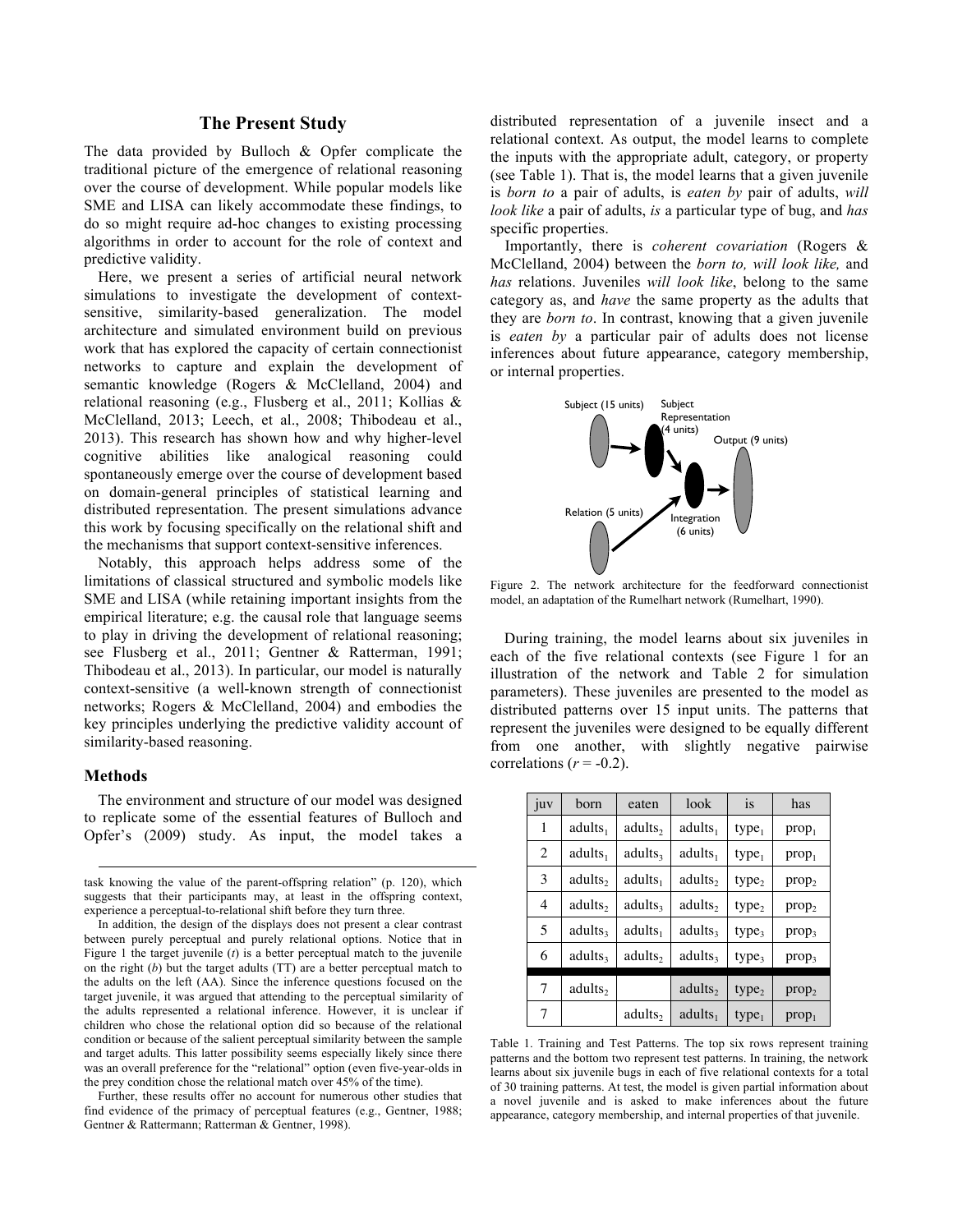To test the network's ability to generalize, it is given partial information about a novel juvenile after it has learned about the six training juveniles. The pattern that represents this "test juvenile" was designed to be perceptually similar to one pair of juveniles that the network learned about in training and relationally similar to another. Perceptual similarity is operationalized as overlap in the distributed input representations  $(r = 0.4$  between the novel juvenile and each of the perceptually similar juveniles and *r* = -0.2 between each of the other juveniles). For instance,  $juvenile<sub>7</sub>$  might be perceptually similar to  $juvenile<sub>1</sub>$  and *juvenile<sub>2</sub>* (i.e., in terms of its distributed representation) but relationally similar to *juvenile*<sub>3</sub> and *juvenile<sub>4</sub>* in the sense that it might be *born to* the same adults as *juvenile*, and *juvenile4* (see the bottom two rows of Table 1).

| <b>Epochs of Training</b>   | 30,000              |  |
|-----------------------------|---------------------|--|
| <b>Learning rate</b>        | 0.005               |  |
| <b>Noise</b>                | 0                   |  |
| <b>Initial weight range</b> | $-0.1/0.1$          |  |
| <b>Error measure</b>        | Cross-entropy error |  |
| <b>Activation function</b>  | Sigmoid             |  |
| Momentum                    |                     |  |

Table 2. Simulation parameters.

We presented the network with two kinds of inference conditions after it had finished learning about the six training juveniles. In one, the network was given the novel juvenile and information about whom that juvenile was *born to*. In the other, the network was given the novel juvenile and information about whom that juvenile was *eaten by*. In neither case was the network told what the novel juvenile *will look like*, *is*, or *has*. These were inferences that the network was asked to make.

We presented the novel information (a single pattern) to the network until it had fully learned whom the juvenile was *born to* or *eaten by* and monitored the trajectory of its inferences. Simulations were run ten times in each condition to ensure that results were not the product of an idiosyncratic result and to allow for statistical tests.

Our prediction was that the network would initially make inferences about the novel juvenile that were consistent with the perceptually similar juveniles (i.e., that the network would infer *juvenile<sub>7</sub>* will look like, is of the same type as, and has the same properties as *juvenile<sub>1</sub>* and *juvenile<sub>2</sub>*). However, we expected that the network would change what it thought about the novel juvenile in the *born to* condition (i.e., to infer that *juvenile<sub>7</sub>* is actually more similar to *juvenile<sub>3</sub>* and *juvenile<sub>4</sub>* because it is also born to *adults<sub>2</sub>*); we expected no such change in the *eaten by* condition. In other words, we expected the network to behave flexibly, learning to use the relational information when it was predictive (based on its own prior experiences during training) and to ignore it when it was not.

#### **Results**

As predicted, the network initially made perceptual matches in both contexts. Learning in the offspring condition, however, led to a shift in the inference patterns of the model, consistent with a perceptual-to-relational shift. Such a shift did not occur in the prey condition since there was no coherent covariation between the *eaten by* and inferential relational contexts (see Figure 3).



Figure 3. The network's response to the three inference questions by condition over time in one representative simulation. The top row shows results from the offspring condition while the bottom shows results from the prey condition with inferences about future appearance (left), category membership (middle), and internal property (right). In the offspring condition, there is a relational shift: initially the network infers that the novel juvenile will look like *adults<sub>1</sub>*, is of *type<sub>1</sub>*, and has *property<sub>1</sub>* (as indicated by the strong activation of the solid line at epoch 0); however, over time it infers that the novel juvenile will look like  $adults<sub>2</sub>$ , is of *type*<sub>2</sub>, and has *property<sub>2</sub>*. In the prey condition the network makes the same initial inferences; however, importantly, it shows no relational shift.

To statistically analyze the inferential tendencies of the model, we conducted three repeated measures ANOVAs. The first contrasted pre- and post-learning in the offspring condition and found a main effect of perceptual inferences,  $F[1,35] = 12.61$ ,  $p < .01$  and a strong interaction between learning and inference type,  $F[1,35] = 74.54$ ,  $p < .001$ . Before learning, the model was strongly biased toward making perceptual inferences. After learning, however, the network showed a dramatic shift towards relational inferences (see the first and third pairs of bars in Figure 4). That is, the model initially treated the novel juvenile like the learned, perceptually similar juveniles. But this changed when it was told that the novel juvenile was *born to* a different set of parents. Over time, it re-conceptualized this juvenile to make inferences that were consistent with the juveniles that were born to the same adults.

The second ANOVA contrasted pre- and post-learning in the prey condition and found a strong main effect of perceptual inferences,  $F/I$ ,  $35$ <sup> $= 60.00$ ,  $p < .001$  and a slight</sup> interaction between learning and inference type, *F[1,35]* = 7.15,  $p < 0.05$ . As in the offspring condition, the model first made perceptual inferences. Unlike the offspring condition, we did not see a crossover after learning, although it did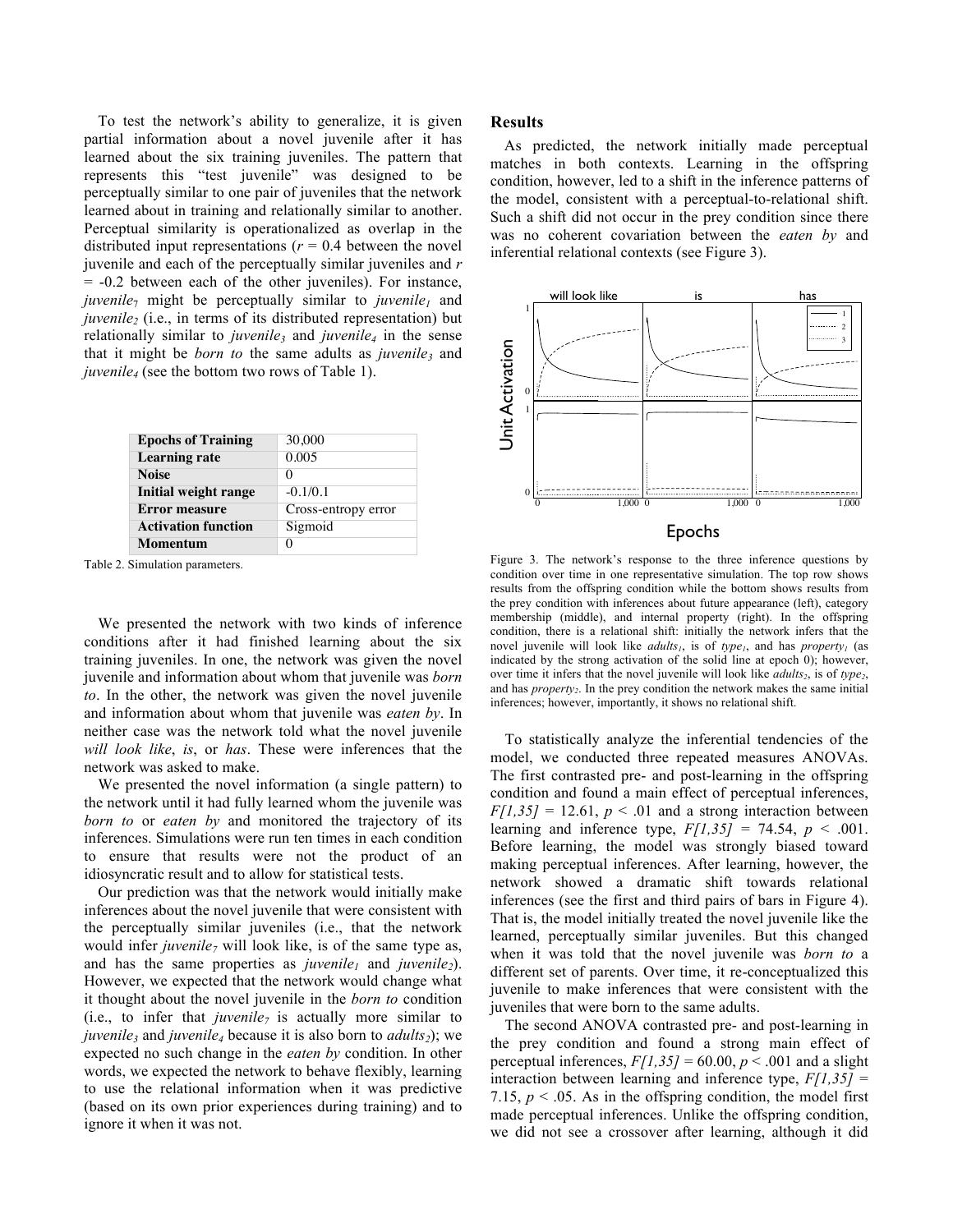become slightly more likely to make a relational inference (see the first two pairs of bars in Figure 4).

Finally, the third ANOVA contrasted the post-learning inferences across the two conditions and found a significant interaction,  $F/I$ ,  $35$ <sup> $=$ </sup> 14.50,  $p < .001$ . Whereas the network made more perceptual matches in the prey condition, it made more relational matches in the offspring condition (see the second and third pairs of bars in Figure 4).



Figure 4. Average activations of units that reflect perceptual and relational inferences before learning (left), after learning in the *eaten by* condition (middle), and after learning in the *born* to condition (right). Error bars reflect standard error of the mean.

#### presenten by born to born to born to born to born to born to born to born to born to born to born to born to b **General Discussion**

The results of our simulations support the view that many important phenomena in the development of similaritybased generalization can be explained by a general-purpose model of semantic learning (Rogers & McClelland, 2004). Specifically, our model captures the documented primacy of perceptual information (Gentner, 1988) and the contextflexibility of relational and perceptual generalization (Opfer & Bulloch, 2009), all without positing analogy-specific machinery or structured, symbolic representations (as with SME, Falkenhainer, Forbus, & Gentner, 1989; and LISA, Hummel & Holyoak, 1997).

On this view, the primacy of perceptual information and context-flexibility emerge naturally from learned distributed representations of objects and relations. Of note, the model provides an account of how conceptual knowledge is reorganized through experience as it acquires domain-specific knowledge (Gentner et al., 1995) and how this rerepresentation gives rise to relational reasoning. Importantly, it does not require the concurrent development of working memory or inhibitory control (as was the case in Morrison et al., 2011; although see Kollias & McClelland, 2013 for a fully connectionist account that considers these important cognitive mechanisms).

With this said, it is important to be clear that we are not claiming that our model can account for all facets of human analogical reasoning. Many of the tasks that SME and LISA model so well rely on processes that we purposefully did not try to simulate for the sake of theoretical and practical simplicity (e.g., Bowdle & Gentner, 1997; Morrison et al., 2004). For instance, whereas we argue that the kinds of inferences that are made in Bulloch and Opfer (2009)'s task do not require highly developed mechanisms for inhibitory control, it is very likely that other kinds of analogy tasks do (e.g., Gick & Holyoak, 1980). Further, our model does not offer an account of analogical reasoning in which highly structured information is learned and leveraged for inference very quickly (e.g., Gentner & Markman, 1995. For an extended discussion of these issues, see Thibodeau et al., 2013).

# **Conclusion**

Similarity-based generalization is fundamental to human cognition, and the ability to draw analogies based on abstract relational connections between superficially different domains is crucial for reasoning and inference (Gentner, 1983, 2010; Hofstadter, 2001; Penn, Holyoak, & Povinelli, 2008). Learning to base generalization on shared relations rather than (or in the face of) shared perceptual features has been identified as an important developmental milestone (Piaget, 1952; Gentner, 1988; Leech et al., 2008; Ratterman & Gentner, 1998). Unlike many other approaches to analogical reasoning that use symbolic representations and analogy-specific mapping mechanisms, we have shown that context-sensitive perceptual and relational reasoning can emerge over the course of development in a domaingeneral learning model that employs distributed, subsymbolic representations.

### **References**

- Bowdle, B., & Gentner, D. (1997). Informativity and asymmetry in comparisons. *Cognitive Psychology, 34*, 244–286.
- Bulloch, M.J., & Opfer, J.E. (2009). What makes relational reasoning smart? Revisiting the perceptual-to-relational shift in the development of generalization. *Developmental Science, 12,* 114-122.
- Doumas, L., Hummel, J., & Sandhofer, C. (2008). A theory of the discovery and predication of relational concepts. *Psychological Review, 115*, 1–43.
- Falkenhainer, B., Forbus, K. D., & Gentner, D. (1989). The structure-mapping engine: Algorithm and examples. *Artificial Intelligence, 41,* 1–63.
- Flusberg, S. J., Thibodeau, P. H., Sternberg, D. A., & Glick, J. J. (2010). A connectionist approach to embodied conceptual metaphor. *Frontiers in Psychology*, 1:12.
- Gentner, D. (1983). Structure-mapping: A theoretical framework for analogy. *Cognitive Science*, 7, 155–170.
- Gentner, D. (1988). Metaphor as structure mapping: The relational shift. *Child development*, pages 47–59.
- Gentner, D. (2003). Why we're so smart. In D. Gentner  $& S$ . Goldin-Meadow (Eds.), *Language in mind: Advances in the study of language and thought* (pp. 195–235). Cambridge, MA: MIT Press.